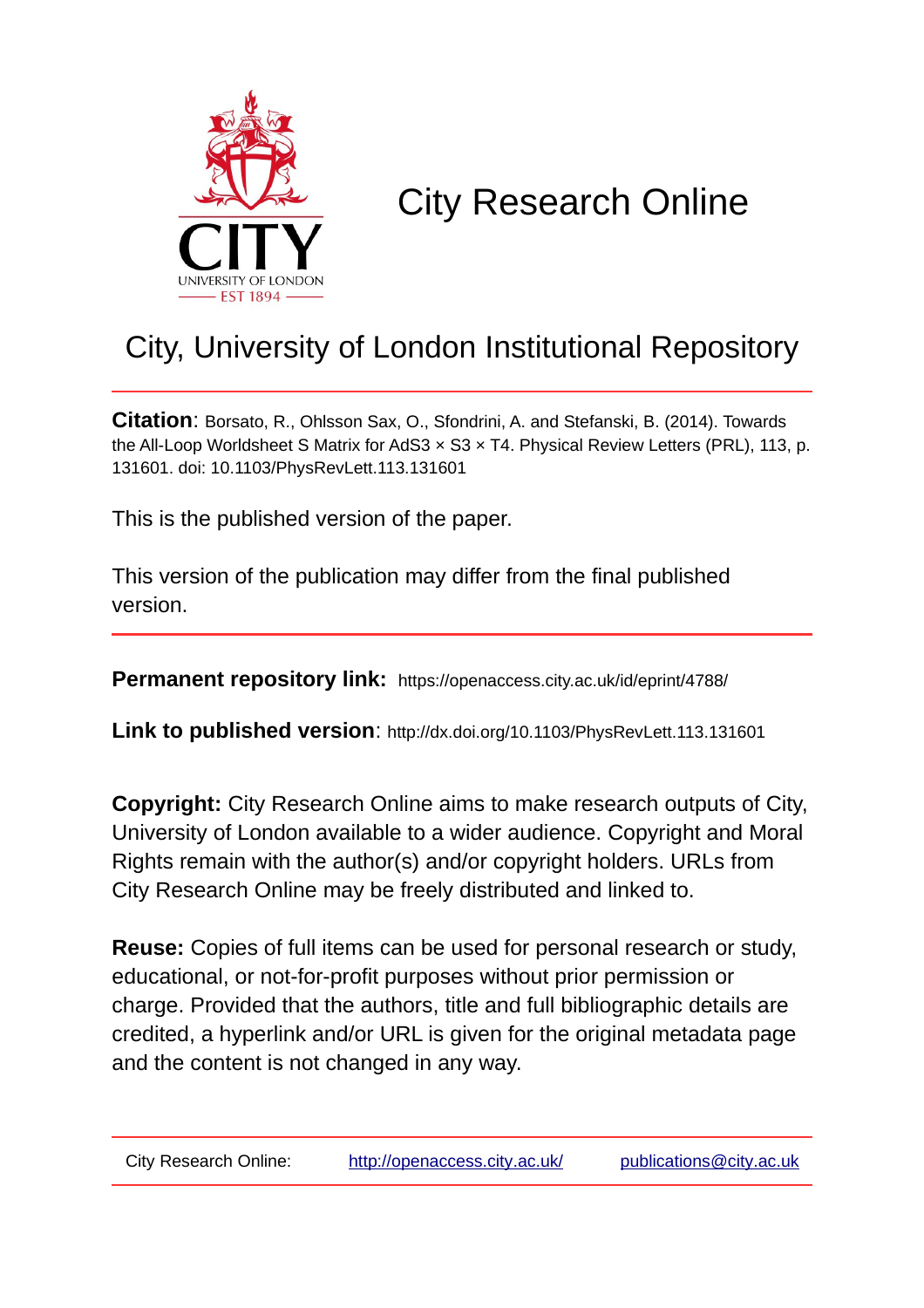## Towards the All-Loop Worldsheet S Matrix for  $AdS_3 \times S^3 \times T^4$

<span id="page-1-0"></span>Riccardo Borsato,<sup>1[,\\*](#page-5-0)</sup> Olof Ohlsson Sax,<sup>2,[†](#page-5-1)</sup> Alessandro Sfondrini,<sup>1,3,[‡](#page-5-2)</sup> and Bogdan Stefański, Jr.<sup>4[,§](#page-5-3)</sup>

<sup>1</sup>Institute for Theoretical Physics and Spinoza Institute, Utrecht University, 3508 TD Utrecht, Netherlands<br><sup>2</sup>The Plaskett Laboratory, Imperial College, Landar SW7 247, United Kinodam

 $2$ The Blackett Laboratory, Imperial College, London SW7 2AZ, United Kingdom

 $3$ Institut für Mathematik and Institut für Physik, Humboldt-Universität zu Berlin,

Zum Großen Windkanal 6, 12489 Berlin, Germany<br>Centre for Mathematical Science, City University London, Northampton Square, London EC1V 0HB, United Kingdom<sup>4</sup>

(Received 21 April 2014; published 22 September 2014)

We obtain the all-loop worldsheet S matrix for fundamental excitations on AdS<sub>3</sub>  $\times$  S<sup>3</sup>  $\times$  T<sup>4</sup> by studying the off-shell symmetry algebra of the superspace action in light cone gauge. The massless modes, unaccounted for in earlier works, are automatically included in our treatment. Their exact dispersion relation is found to be nonrelativistic, of giant-magnon form, and their scattering is naturally well defined. This opens the way to a complete investigation of  $AdS_3/CFT_2$  integrability.

DOI: [10.1103/PhysRevLett.113.131601](http://dx.doi.org/10.1103/PhysRevLett.113.131601) PACS numbers: 11.25.Tq, 11.55.Ds

Introduction.—Recent years have witnessed remarkable progress in understanding the gauge-string correspondence using integrability methods; see Refs. [1–[3\]](#page-5-4) for reviews. Given the power of these methods to study nonprotected quantities at any value of the coupling, it is particularly interesting to apply them to the  $AdS_3$ -CFT<sub>2</sub> dual pairs. Such pairs were amongst the first examples of holography [\[4\]](#page-5-5). They feature the infinite-dimensional Virasoro symmetry algebra, allow for black-hole solutions [\[5\]](#page-5-6), and play an important role in string-theoretical black-hole microstate counting [\[6\]](#page-5-7).

In string theory,  $AdS_3 \times S^3 \times T^4$  emerges from the nearhorizon limit of a system of D1- and D5-branes. As a result, the gauge theory has fundamental as well as adjoint matter fields. The dual pair has an infinite-dimensional  $\mathcal{N} = (4, 4)$ superconformal symmetry [7–[10\].](#page-5-8) The background preserves relatively little supersymmetry—16 supercharges and can be supported by a mixture of Ramond-Ramond (RR) and Neveu-Schwarz-Neveu-Schwarz (NSNS) fluxes. While the pure-NSNS background can be studied by worldsheet conformal field theory (CFT) techniques [\[11,12\]](#page-5-9), it is the pure-RR one that naturally emerges from the near-horizon limit of D-branes and so is expected to give the description of the dual gauge theory in the strongly coupled planar limit. The RR and NSNS descriptions are related by the nonperturbative and nonplanar string-theory S duality. Therefore, directly understanding the RR background is an important goal in the study of  $AdS_3/CFT_2$ .

Classical integrability for string theory on AdS<sub>3</sub>  $\times$  S<sup>3</sup>  $\times$  $T<sup>4</sup>$  was established in Refs. [\[13](#page-5-10)–15]. As was observed in Ref. [\[13\]](#page-5-10), the presence of flat directions in this background gives rise to massless string modes, which, at first sight, cannot be analysed using integrability methods. Classically, this was addressed only recently [\[16\],](#page-5-11) while so far quantum integrability of the worldsheet theory was probed only for massive modes [17–[21\];](#page-5-12) see however Ref. [\[22\]](#page-5-13) for a description of massless modes in the weakly coupled spin chain. Massless modes are notoriously problematic for integrable scattering [\[23,24\].](#page-5-14) In this Letter we show how to incorporate massless modes of pure-RR AdS<sub>3</sub>  $\times$  S<sup>3</sup>  $\times T<sup>4</sup>$ strings into the integrability machinery by presenting the complete all-loop S matrix for fundamental worldsheet excitations.

In  $1 + 1$  dimensions, quantum integrability manifests itself as factorization of the S matrix—any scattering process decomposes into sequences of two-body ones [\[25\]](#page-5-15). Consistency of this decomposition requires a cubic identity for the two-body S matrix S, the celebrated Yang-Baxter equation. Once S is known, the energy spectrum of the theory can be found by Bethe ansatz techniques. Here, the observable is the energy spectrum of closed  $AdS_3 \times S^3 \times T^4$  strings in the planar limit. Therefore, we consider the nonlinear  $\sigma$  model (NLSM) from the (1 + 1)-dimensional worldsheet into AdS<sub>3</sub>  $\times$  S<sup>3</sup> $\times$  $T<sup>4</sup>$ , and compute its worldsheet S matrix.

To this end, we first study the symmetries of the light cone gauge-fixed NLSM, in a limit where the closed-string worldsheet cylinder decompactifies to a plane and S is well defined. Unlike what happens in AdS<sub>5</sub>  $\times$  S<sup>5</sup> [\[26,27\],](#page-5-16) we cannot use the coset description, since after gauge fixing massless fermions do not have a conventional quadratic kinetic term. Instead we will work with the Green-Schwarz action [\[28\].](#page-5-17) In this way we find the algebra  $\mathcal A$  of "off-shell" symmetries—i.e., the ones of S—and use it to obtain the all-loop kinematics and S matrix. We see in particular that massless modes are nonrelativistic, with a giant-magnon dispersion relation [\[29\].](#page-5-18) This facilitates our treatment and distinguishes it from the relativistic case [\[23\]](#page-5-14)—in particular, no ad hoc scaling limit needs to be taken. The more technical details of our analysis will be presented elsewhere [\[30\]](#page-5-19).

Off-shell symmetry algebra.—To find the algebra  $A$ we decompactify the worldsheet and take the theory off shell by relaxing the level matching condition. The superisometries of the AdS<sub>3</sub>  $\times$  S<sup>3</sup>  $\times$  T<sup>4</sup> string theory background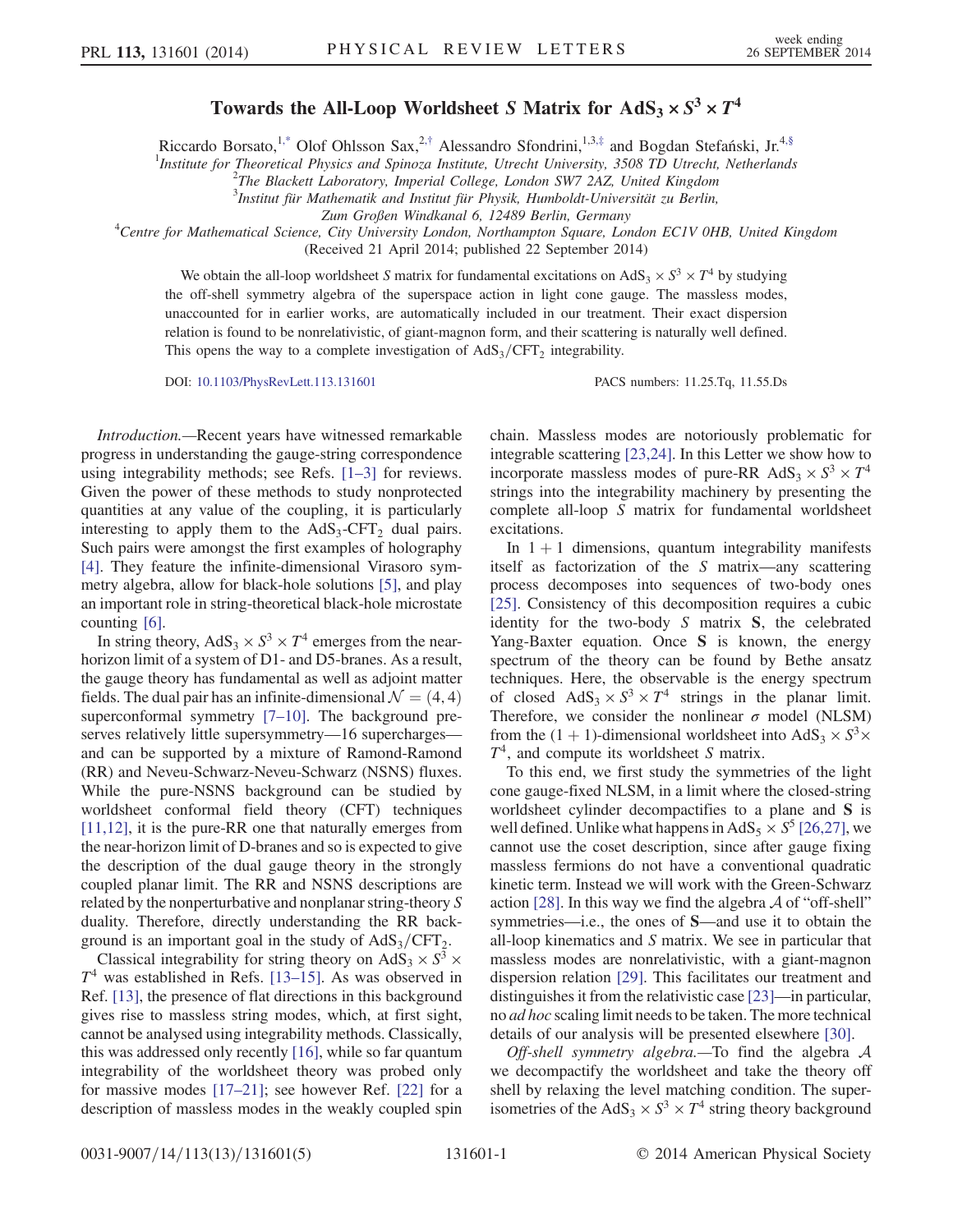form the algebra  $\mathfrak{psu}(1,1|2)_L \oplus \mathfrak{psu}(1,1|2)_R$  [\[31\]](#page-5-20), where the labels  $L$  and  $R$  refer to the left- and right-moving symmetries of the dual  $CFT<sub>2</sub>$ . Only those charges that commute with the gauge-fixed Hamiltonian  $H$  sit in  $A$ . This gives eight supercharges and four central elements H, M, C, and C, as well as an  $\mathfrak{so}(4) = \mathfrak{su}(2)$ ,  $\oplus \mathfrak{su}(2)$ . algebra, which arises in the decompactified theory because the winding modes on the torus decouple. The charge M is a combination of angular momenta on  $AdS_3$  and  $S^3$ . The relaxed level matching condition yields the additional central charges  $C$  and  $C$ , which are not part of the isometry algebra and hence must vanish for physical on-shell states. At vanishing winding such states satisfy  $P|{\text{phys}}\rangle = 0$ , where **P** is the worldsheet momentum operator.

<span id="page-2-0"></span>To proceed we need to gauge fix the theory. We first impose the light cone  $\kappa$  gauge

$$
(\Gamma^0 + \Gamma^5)\theta^I = 0, \qquad I = 1, 2,
$$
 (1)

where  $X^0 = t$  and  $X^5 = \phi$  parametrize the global time in AdS<sub>3</sub> and a great circle along  $S^3$ , respectively,  $\theta^I$  are  $(9 + 1)$ -dimensional Majorana-Weyl fermions of type IIB string theory, and  $\Gamma$  are 32 × 32 Dirac Gamma matrices. This  $\kappa$  gauge guarantees a conventional kinetic term for the fermions, but is not compatible with the coset action [\[13\]](#page-5-10). We therefore have to work with the superspace action [\[28,32,33\]](#page-5-17). To determine the structure of  $A$  it is sufficient to consider terms at most quadratic in the fermions, for which explicit expressions are given in Ref. [\[32\].](#page-5-21)

Before  $\kappa$ -gauge fixing, the string theory action on AdS<sub>3</sub>  $\times$  S<sup>3</sup>  $\times$  T<sup>4</sup> is invariant under constant shifts of 16 (suitably defined) fermions. The supercharges can be found using the Noether procedure. Upon fixing the light cone  $\kappa$ gauge, half of the shifts breaks the gauge-fixing condition [\(1\)](#page-2-0) and need to be combined with a compensating  $\kappa$ transformation, just like in flat space [\[34\]](#page-5-22). The eight supercharges in  $A$  are of this kind.

To fix the bosonic gauge symmetry we work in the firstorder formalism. Introducing the light cone coordinates  $X^{\pm} = \frac{1}{2}(\phi \pm t)$  and the conjugate momenta  $P_{\pm}$  we impose<br>the uniform light cone gauge [1,35] the uniform light cone gauge [\[1,35\]](#page-5-4)

$$
X^+ = \tau, \qquad P_- = \text{const}, \tag{2}
$$

where  $\tau$  is the worldsheet time. The Virasoro constraints are used to determine  $X^-$  and  $P_+$  as nonlocal expressions in terms of the physical transverse fields. They are related to H and P by

$$
\mathbf{H} = -\int_{-\infty}^{+\infty} d\sigma P_+, \qquad \mathbf{P} = 2\int_{-\infty}^{+\infty} d\sigma \partial_{\sigma} X^-.
$$
 (3)

To carry out this procedure explicitly we need to redefine the fermions  $\theta^I$  to make them neutral under the U(1) isometries generated by t and  $\phi$  translations [\[36\].](#page-5-23) This yields a nonlocal piece in the supercharges. The supercharges' dependence on the massless fields  $X^{\mu}$ , on <span id="page-2-1"></span>the conjugate momenta  $P_{\mu}$ , and on the massless fermions  $\chi_I$  is

$$
\mathbf{Q}_{\mu} = \int_{-\infty}^{+\infty} d\sigma e^{+\Gamma^{34}X^{-}} (P_{\mu}\chi_1 - \partial_{\sigma}X_{\mu}\chi_2),
$$
  
\n
$$
\tilde{\mathbf{Q}}_{\mu} = \int_{-\infty}^{+\infty} d\sigma e^{-\Gamma^{34}X^{-}} (P_{\mu}\chi_2 - \partial_{\sigma}X_{\mu}\chi_1),
$$
\n(4)

where  $\mu = 6, 7, 8, 9$  runs over the  $T<sup>4</sup>$  directions. This gives us eight real supercharges. We can combine them into two  $\mathfrak{su}(2)$ , doublets  $Q_L^a$  and  $Q_{Ra}$  and their complex<br>conjugates  $\bar{Q}_\mu = (Q_a)^\dagger$  and  $\bar{Q}_a^a = (Q_a)^\dagger$ . The L and R conjugates  $\overline{\mathbf{Q}}_{La} = (\mathbf{Q}_{L}^{a})^{\dagger}$  and  $\overline{\mathbf{Q}}_{R}^{a} = (\mathbf{Q}_{Ra})^{\dagger}$ . The L and R labels indicate which **h**811(1, 1) superisometry algebra labels indicate which  $\mathfrak{psu}(1,1|2)$  superisometry algebra the charges originate from. The supercharges satisfy the  $\mathfrak{psu}(1|1)^4_{c.e.}$  algebra

<span id="page-2-2"></span>
$$
\begin{aligned} \{\mathbf{Q}_{La}, \bar{\mathbf{Q}}_L^b\} &= \frac{1}{2} \delta_a^b (\mathbf{H} + \mathbf{M}), \qquad \{\mathbf{Q}_{La}, \mathbf{Q}_R^b\} = \delta_a^b \mathbf{C}, \\ \{\mathbf{Q}_R^a, \bar{\mathbf{Q}}_{Rb}\} &= \frac{1}{2} \delta_b^a (\mathbf{H} - \mathbf{M}), \qquad \{\bar{\mathbf{Q}}_L^a, \bar{\mathbf{Q}}_{Rb}\} = \delta_b^a \bar{\mathbf{C}}, \end{aligned} \tag{5}
$$

<span id="page-2-3"></span>The central charge C and its conjugate  $\overline{C}$  arise from the nonlocal exponential factor in Eq. [\(4\)](#page-2-1) and are related to the worldsheet momentum by

$$
\mathbf{C} = \frac{i h \zeta}{2} (e^{i\mathbf{P}} - 1),\tag{6}
$$

where the phase  $\zeta = e^{2iX^{-}(-\infty)}$  depends on the boundary conditions for the field  $X^-$  [\[27\]](#page-5-24) and h is the string tension. For a single excitation,  $\zeta$  can be absorbed by a rescaling, but for multiexcitation states the relative phases are relevant, as we will see later.

<span id="page-2-4"></span>Representations.—The fundamental excitations of the string—eight bosons and eight fermions—arrange themselves into short multiplets of the off-shell symmetry algebra A, satisfying the shortening condition

$$
\mathbf{H}^2 = \mathbf{M}^2 + 4\bar{\mathbf{C}}\mathbf{C}.\tag{7}
$$

Since C vanishes at zero momentum, the eigenvalue  $m$  of M plays the role of a mass. There are two bosonic and two fermionic excitations with mass  $m = +1$ , and we refer to them as left-flavored because on shell they transform only under the left supercharges. Similarly, there are four right flavored excitations with  $m = -1$ , and eight massless excitations with  $m=0$ . The corresponding multiplets are depicted in Figs. [1](#page-3-0) and [2](#page-3-1). There we see four  $\mathfrak{psu}(1|1)_{\text{c.e.}}^4$  bifundamental repre-<br>sentations (where the subscript c extends for centrally sentations (where the subscript c.e. stands for centrally extended), supplemented by the action of  $\mathfrak{su}(2)$ , and  $\mathfrak{su}(2)$ , the latter acting on massless excitations only.

The algebra [\(5\)](#page-2-2) can be obtained from two copies of  $\mathfrak{psu}(1|1)_{c.e.}^2$ . This consists of four conjugate supercharges<br> $\bar{p}_{L,0} = (\mathfrak{a}_{L,0})^{\dagger}$  satisfying  $\bar{\mathbf{q}}_{L,R} = (\mathbf{q}_{L,R})^{\dagger}$ , satisfying

$$
\begin{aligned} \{\mathbf{q}_L, \bar{\mathbf{q}}_L\} &= \frac{1}{2} (\mathbf{h} + \mathbf{m}), \qquad \{\mathbf{q}_L, \mathbf{q}_R\} = \mathbf{c}, \\ \{\mathbf{q}_R, \bar{\mathbf{q}}_R\} &= \frac{1}{2} (\mathbf{h} - \mathbf{m}), \qquad \{\bar{\mathbf{q}}_L, \bar{\mathbf{q}}_R\} = \bar{\mathbf{c}}. \end{aligned} \tag{8}
$$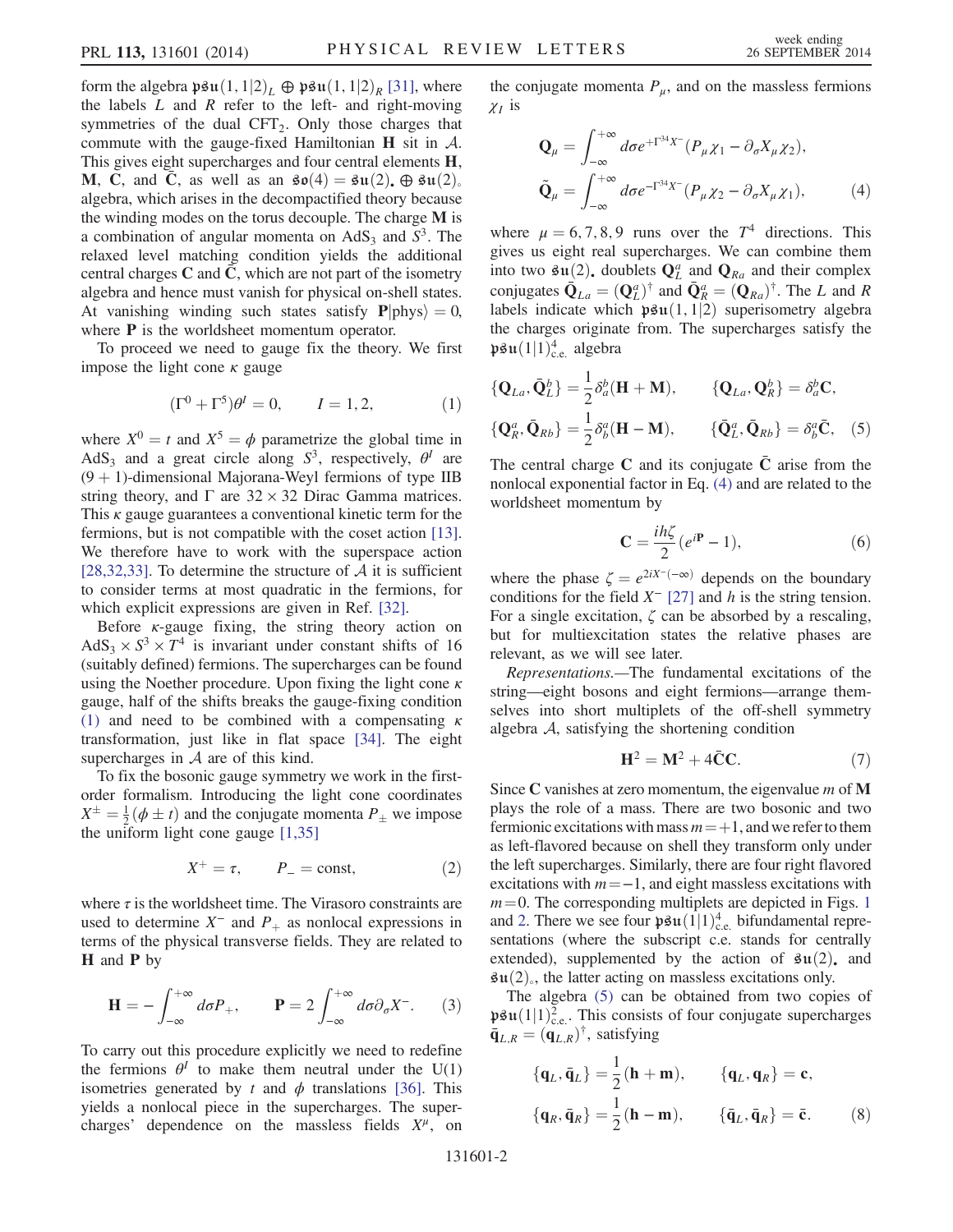<span id="page-3-0"></span>

FIG. 1. Each of the two (left and right) massive  $\mathfrak{psu}(1|1)_{\text{c.e.}}^4$  multiplets consists of two bosons Y, Z<sup>L,R</sup> and<br>of two fermions  $n^{L,R}$  the latter carrying the fundamental of two fermions  $\eta_a^{L,R}$ , the latter carrying the fundamental  $\mathfrak{su}(2)$ , index a. For clarity we only indicate the supercharges that do not vanish on shell.

We can then set  $Q_L^1 = q_L \otimes 1$ ,  $Q_L^2 = 1 \otimes q_L$  for the right left flavor,  $\mathbf{Q}_{R1} = \mathbf{q}_R \otimes \mathbf{1}$ ,  $\mathbf{Q}_{R2} = \mathbf{1} \otimes \mathbf{q}_R$  for the right, and similarly for their conjugates. The bifundamental representations of  $\mathfrak{psu}(1|1)_{\text{c.e.}}^4$  can be obtained from the fundamental representations of  $\mathfrak{psu}(1|1)^2$  One such fundamental representations of  $\mathfrak{psu}(1|1)_{\text{c.e.}}^2$ . One such representation which we denote by  $a = (ab|w^L)_{\text{c.e.}}$ representation, which we denote by  $\rho_L = (\phi^L | \psi^L)$ , is

$$
\mathbf{q}_L|\phi_P^L\rangle = a_p|\psi_P^L\rangle, \qquad \mathbf{\bar{q}}_L|\psi_P^L\rangle = \bar{a}_p|\phi_P^L\rangle, \n\mathbf{q}_R|\psi_P^L\rangle = b_p|\phi_P^L\rangle, \qquad \mathbf{\bar{q}}_R|\phi_P^L\rangle = \bar{b}_p|\psi_P^L\rangle, \qquad (9)
$$

where the representation coefficients depend on the excitation momentum  $p$ . Another representation,  $\rho_R$  can be obtained by exchanging the action of left and right generators. Two more representations  $\tilde{\varrho}_L$ ,  $\tilde{\varrho}_R$ , can be obtained by exchanging bosons and fermions.

Using this, the left and right representations of Fig. [1](#page-3-0) are given by  $\varrho_L \otimes \varrho_L$  and  $\varrho_R \otimes \varrho_R$  respectively. On the former, the central charges are

$$
\mathbf{H} = (a_p \bar{a}_p + b_p \bar{b}_p) \mathbf{1}, \qquad \mathbf{C} = a_p b_p \mathbf{1},
$$
  

$$
\mathbf{M} = (a_p \bar{a}_p - b_p \bar{b}_p) \mathbf{1}, \qquad \bar{\mathbf{C}} = \bar{a}_p \bar{b}_p \mathbf{1}, \qquad (10)
$$

while on the latter one should exchange  $a_p \leftrightarrow b_p$ , flipping the sign of M. We then see that whole massive module is invariant under relabeling  $L \leftrightarrow R$ , resulting in a  $\mathbb{Z}_2$ left-right (LR) symmetry [\[17,19\].](#page-5-12)

The two massless  $\mathfrak{psu}(1|1)_{c,e}^4$  modules have a fermionic<br>thest weight, and up to a change of basis they can highest weight, and up to a change of basis they can

<span id="page-3-1"></span>

FIG. 2. The two massless  $\mathfrak{psu}(1|1)_\text{c.e.}^4$  multiplets, in the representation  $(\alpha, \otimes \tilde{\alpha})^{\oplus 2}$  Overall we have four bosons  $T^{aa}$ representation  $(\varrho_L \otimes \tilde{\varrho}_L)^{\oplus 2}$ . Overall we have four bosons  $T^{aa}$ and four fermions  $\chi^{\alpha}$ ,  $\tilde{\chi}^{\alpha}$ , where a and  $\alpha$  are fundamental indices of  $\mathfrak{su}(2)$ , and  $\mathfrak{su}(2)$ . Again we show only some supercharges. Note that  $\mathfrak{su}(2)$ , relates the two  $\mathfrak{psu}(1|1)_{c.e.}^4$  modules.

equivalently be given by  $\varrho_L \otimes \tilde{\varrho}_L$  or  $\varrho_R \otimes \tilde{\varrho}_R$  [\[37\]](#page-5-25), provided that all representation parameters satisfy  $a_p \bar{a}_p = b_p \bar{b}_p$ , i.e., that **M** vanishes. This is not only a semiclassical input but a consistency condition:  $\mathbf{a}_1(2)$ semiclassical input, but a consistency condition:  $\mathfrak{su}(2)_{\circ}$ invariance requires M to take the same value on both modules, while crossing invariance requires M to take opposite values.

<span id="page-3-2"></span>The explicit form [\(6\)](#page-2-3) of  $\mathbf{C}, \mathbf{\bar{C}}$  and the shortening condition [\(7\)](#page-2-4) yield the dispersion relation [\[38,39\]](#page-5-26)

$$
E_p = \sqrt{m^2 + 4h^2 \sin^2 \frac{p}{2}}.
$$
 (11)

In particular, for massless excitations the dispersion  $E_p = 2h|\sin\left(\frac{p}{2}\right)|$  is nonanalytic. This can be resolved by treating worldsheet left and right movers separately, as typical for massless two-dimensional excitations. One may worry that masslessness is spoiled by quantum corrections, as in other integrable models, e.g., Ref. [\[40\]](#page-5-27). This is impossible unless some symmetry is broken, since a dynamical mass would correct the eigenvalue of M.

We can construct the two-particle representations, on which the S matrix acts, out of pairs of one-particle ones. This introduces a nonlocal momentum dependence through the phase  $\zeta$  [\[26,27\]](#page-5-16). In a Hopf-algebra language, this amounts to defining a deformed coproduct [\[19,27\]](#page-5-28).

All-loop S matrix.—The two-body S matrix  $S(p, q)$  must be invariant under A. Furthermore, it must satisfy braiding and physical unitarity, crossing symmetry, and the aforementioned Yang-Baxter equation [\[1,3\]](#page-5-4). Here these conditions are restrictive enough to fix S up to few scalar factors denoted by  $\sigma$ , which must obey nontrivial constraints.

Scattering processes involving massless particles may appear ill defined. In relativistic theories indeed massless wave packets travel at the speed of light, and in  $1 + 1$ dimension naively cannot scatter if they move in the same direction [\[23\].](#page-5-14) Here, instead, the nonrelativistic dispersion [\(11\)](#page-3-2) at zero mass yields the group velocity  $\partial \vec{E}_p/\partial p = \pm 2h \cos(p/2)$ . Therefore, massless wave pack-<br>ets with different momenta generically scatter ets with different momenta generically scatter.

The two-body S matrix naturally decomposes into the massive (••), mixed (•∘; <sup>∘</sup>•), and massless (∘∘) sectors, depending on the masses of the excitations scattering,

$$
\mathbf{S} = \begin{pmatrix} \mathbf{S}^* & \mathbf{S}^* \\ \mathbf{S}^* & \mathbf{S}^* \end{pmatrix} . \tag{12}
$$

In each sector it further breaks into several blocks, each scattering  $\mathfrak{psu}(1|1)_{c,e}^4$  irreducible representations. Some of<br>the scalar factors multiplying each block are then related the scalar factors multiplying each block are then related by LR or  $\mathfrak{su}(2)$ , symmetry. Exploiting the bifundamental nature of the representations, we write the blocks as graded tensor products of  $\mathfrak{su}(1|1)_{c.e.}^2$ -invariant S matrices. These<br>were computed in Ref. [17] for the representations  $\rho_c$ ,  $\rho_p$ were computed in Ref. [\[17\]](#page-5-12) for the representations  $\varrho_L, \varrho_R$ at any value of the mass. We denote them by  $S^{LL}$ ,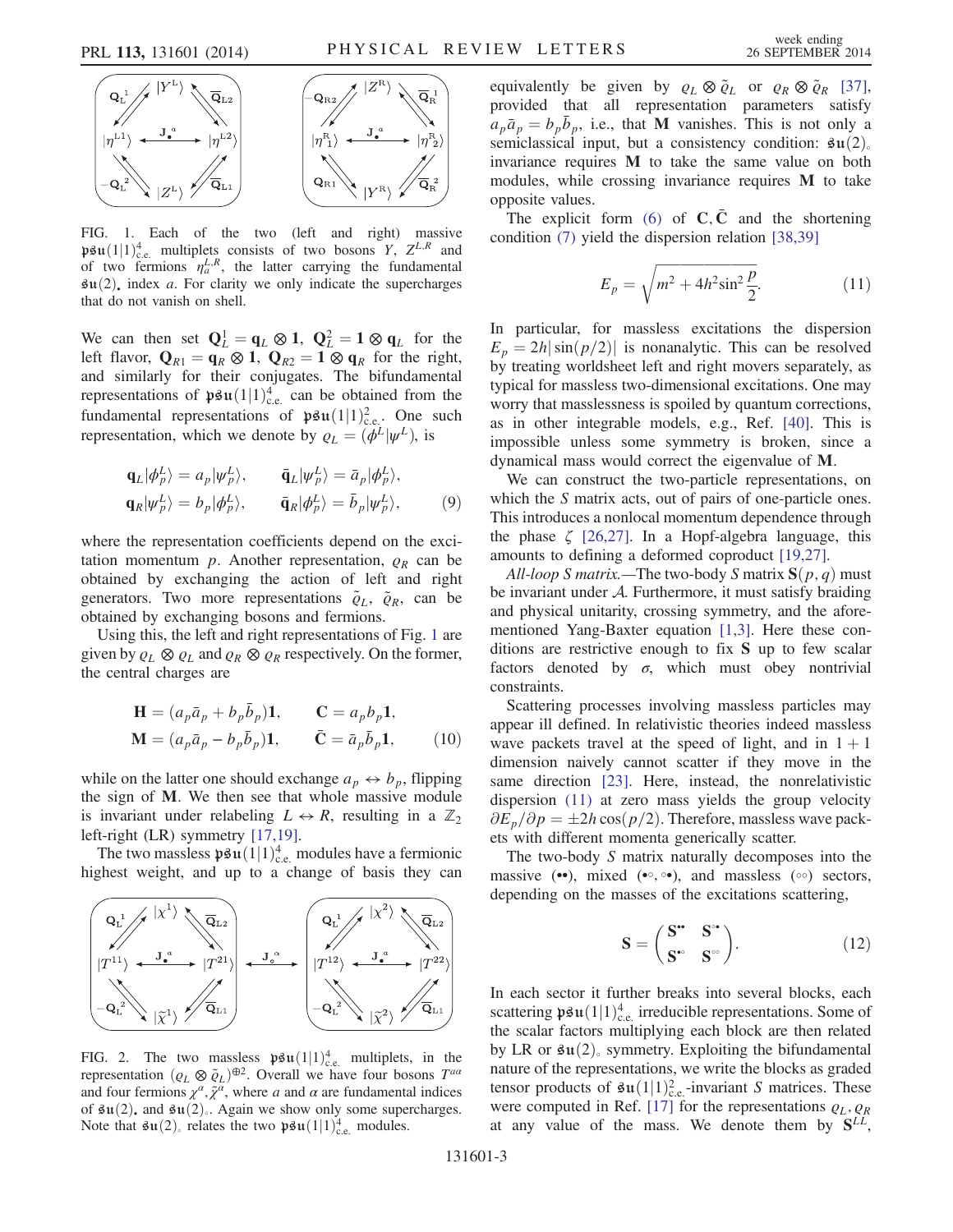$S^{RR}, S^{RL}, S^{LR}$ . The remaining S matrices involving  $\rho_L^{\mu}$ are obtained from these by a similarity transformation exchanging the boson and the fermion, yielding, e.g.,  $S^{LL}$ .

Massive sector: We have four blocks

$$
\mathbf{S}^{\bullet\bullet} = \begin{pmatrix} \sigma^{\bullet\bullet}\mathbf{S}^{LL} \hat{\otimes} \mathbf{S}^{LL} & \tilde{\sigma}^{\bullet\bullet}\mathbf{S}^{RL} \hat{\otimes} \mathbf{S}^{RL} \\ \tilde{\sigma}^{\bullet\bullet}\mathbf{S}^{LR} \hat{\otimes} \mathbf{S}^{LR} & \sigma^{\bullet\bullet}\mathbf{S}^{RR} \hat{\otimes} \mathbf{S}^{RR} \end{pmatrix}, \qquad (13)
$$

where ⊗ˆ denotes the graded tensor product. On the diagonal we have left-left and right-right scattering. Owing to LR symmetry the corresponding S matrices coincide. On the antidiagonal we have opposite-flavor S matrices, also related by LR symmetry. There are then just two independent scalar factors in the massive sector:  $\sigma$ <sup>\*</sup> and  $\tilde{\sigma}$ ••. This agrees with Ref. [\[19\]](#page-5-28), where the massive sector was studied in a spin-chain framework [\[41\].](#page-5-29)

Mixed sector: This involves massive-massless and massless-massive scattering. In the former case we find

$$
\mathbf{S}^{\bullet} = \sigma^{\bullet}[(\mathbf{S}^{LL} \hat{\otimes} \mathbf{S}^{L\tilde{L}}) \oplus (\mathbf{S}^{RL} \hat{\otimes} \mathbf{S}^{R\tilde{L}})]^{\oplus 2}.
$$
 (14)

The direct sum inside the square brackets corresponds to scattering with either of two  $\mathfrak{psu}(1|1)_{\text{ce}}^4$  massive<br>modules—left or right. These two S matrices are then modules—left or right. These two S matrices are then identified after imposing LR symmetry, which is possible because the second excitation is massless. Since scattering can occur with two different  $\mathfrak{psu}(1|1)_c^4$ , massless modules<br>we have two copies of the expression inside the square we have two copies of the expression inside the square brackets. These must be equal by  $\mathfrak{su}(2)$ , symmetry. Owing to these symmetries we are left with a single undetermined scalar factor  $\sigma^{\bullet\circ}$ . Similar considerations apply to masslessmassive scattering, yielding

$$
\mathbf{S}^{\circ \bullet} = \sigma^{\circ \bullet} [(\mathbf{S}^{LL} \ \hat{\otimes} \ \mathbf{S}^{\tilde{L}L}) \ \oplus \ (\mathbf{S}^{LR} \ \hat{\otimes} \ \mathbf{S}^{\tilde{L}R})]^{\oplus 2},\tag{15}
$$

where we have another scalar factor  $\sigma$ <sup>•</sup>.

Massless sector: Here the S matrix factorizes as

$$
\mathbf{S}^{\circ\circ} = \sigma^{\circ\circ} \mathbf{S}_{\mathbf{su}(2)} \otimes (\mathbf{S}^{LL} \hat{\otimes} \mathbf{S}^{\tilde{L}\tilde{L}}), \tag{16}
$$

where the factors in brackets are fixed by the  $\mathfrak{psu}(1|1)_{c.e.}^4$ <br>invariance. We have a single scalar factor  $\sigma^{\circ}$  and an invariance. We have a single scalar factor  $\sigma^{\circ}$  and an  $\mathfrak{su}(2)$ <sub>∘</sub>-invariant S matrix

$$
\mathbf{S}_{\mathfrak{su}(2)}(p,q) = \frac{1}{1 + i(w_p - w_q)} [\Pi + i(w_p - w_q) \mathbf{1}_4], \tag{17}
$$

with  $\Pi$  the permutation operator and  $w_p$  a real function of the momentum  $p$ . This is the Heisenberg-model  $S$  matrix, where  $w_p$  plays the role of a generalized rapidity.

Unitarity: The S matrix satisfies braiding and physical unitarity, which result in constraints on the scalar factors. These are solved by taking  $\sigma^{\bullet\bullet}$ ,  $\tilde{\sigma}^{\bullet\bullet}$ , and  $\sigma^{\circ\circ}$  to be exponentials of antisymmetric phases in a suitable normalization, and by simply relating  $\sigma^{\bullet}$  to  $\sigma^{\bullet}$ .

Crossing symmetry: The crossing transformation maps a representation to its conjugate, flipping the sign of all central charges including momentum and energy. This requires analytic continuation to an unphysical channel [\[1,3,42\].](#page-5-4) It is defined through the charge conjugation matrix  $C$ , which decomposes on the representations,  $C = C^* \oplus C^*$ . The massive-sector block C<sup>•</sup> was given in Ref. [19] and vields C<sup>°</sup> by a similarity transformation and Ref. [\[19\]](#page-5-28), and yields  $\mathcal{C}^{\circ}$  by a similarity transformation and by requiring compatibility with  $\mathfrak{su}(2)$  [\[30\].](#page-5-19) Such transformation is momentum dependent, so that  $\mathcal{C}_p^{\circ}$  depends discontinuously on the worldsheet chirality through sgn $[\sin(p/2)]$ —a signature of the massless modes. Crossing invariance of S requires

$$
(\mathbf{1} \otimes \mathcal{C}_q^{-1}) \cdot \mathbf{S}^{t_2}(p, \bar{q}) \cdot (\mathbf{1} \otimes \mathcal{C}_q) \cdot \mathbf{S}(p, q) = \mathbf{1} \otimes \mathbf{1}, \tag{18}
$$

with t<sub>2</sub> meaning transposition in the second space and  $\bar{q}$ analytic continuation. This matrix equation results in five equations for the scalar factors. Two of them constrain  $\sigma$ <sup>\*</sup> and  $\tilde{\sigma}$ ••, and were solved in Ref. [\[43\].](#page-5-30) Each of the other three equations involves one of the remaining scalar factors  $\sigma^{\bullet}$ ,  $\sigma^{\bullet\bullet}$ , and  $\sigma^{\circ\circ}$ . Crossing also constrains the function  $w_p$ , setting  $w_{\bar{p}} = w_p - i$ .

Outlook.—In this Letter we have determined, up to a number of phases, the complete all-loop S matrix for fundamental excitations of pure-RR  $AdS_3 \times S^3 \times T^4$ strings. An immediate next step is solving the crossing equations for  $\sigma^{\bullet\bullet}$ ,  $\sigma^{\bullet\circ}$  and  $\sigma^{\circ\circ}$  as done for  $\sigma^{\bullet\bullet}$  and  $\tilde{\sigma}^{\bullet\bullet}$  in Ref. [\[43\].](#page-5-30) This will likely present us with new analytic structures and may require further insights from perturbative calculations. It would be also interesting to write down the Bethe-Yang equations for the asymptotic spectrum and to see how the  $\mathcal{N} = (4, 4)$  symmetry is realized there. Finding the bound-state spectrum and S matrix would then lead to the string hypothesis and mirror thermodynamical Bethe ansatz for the exact spectrum. The success of the integrability approach on the  $AdS<sub>3</sub>$  side strongly suggests that an analogous description should exist for the  $CFT<sub>2</sub>$ . It would be important to uncover it, perhaps building on Ref. [\[44\]](#page-5-31).

It should be possible to extend this approach to consider orbifolds and integrable deformations of this background as it was successfully done for  $AdS_5 \times S^5$ . This might lead to new insights into  $AdS_3$  black holes [\[5,6\]](#page-5-6) and their integrability properties [\[45\].](#page-5-32) The methods presented in this Letter can also be applied to  $AdS_3 \times S^3 \times S^3 \times S^1$  superstrings [\[8,17,18\],](#page-5-33) whose dual CFT remains elusive [\[46,47\].](#page-5-34) There, higher spin theories were recently considered [\[48\],](#page-5-35) and integrability may help investigating their relation with strings.

In Ref. [\[12\]](#page-5-36) it was shown that the  $\mathfrak{sl}(2,R)$  Wess-Zumino-Witten model contains, in addition to conventional discrete representations, continuous representations. These describe so-called long strings [\[49,10\]](#page-5-37) in string theory on  $AdS_3 \times M_7$  with NSNS flux. It would be very interesting to understand the way such states appear in the RR background presently studied. Because of type IIB S duality we expect these states to be nonperturbative in the RR